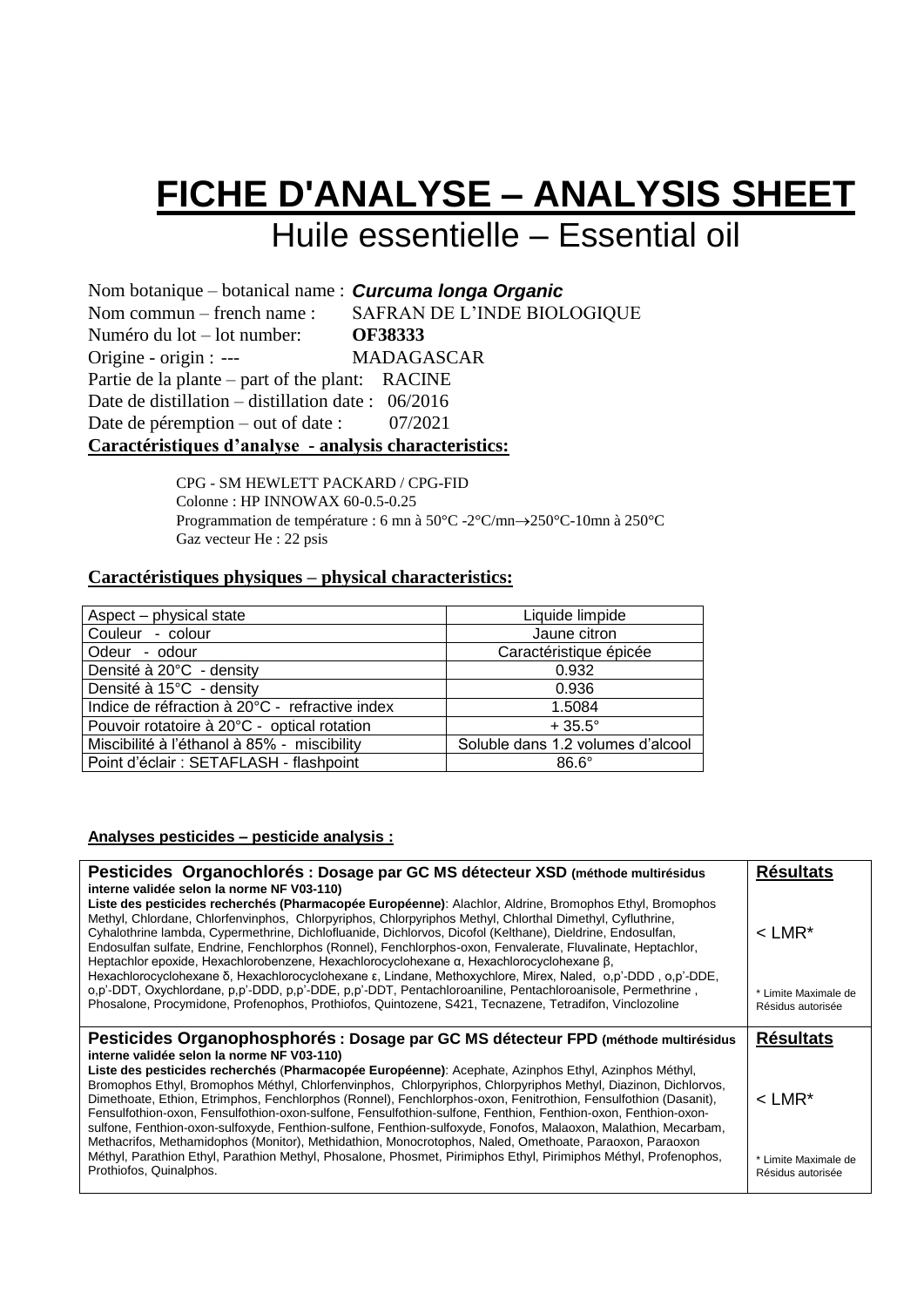## **Profil CHROMATOGRAPHIQUE**

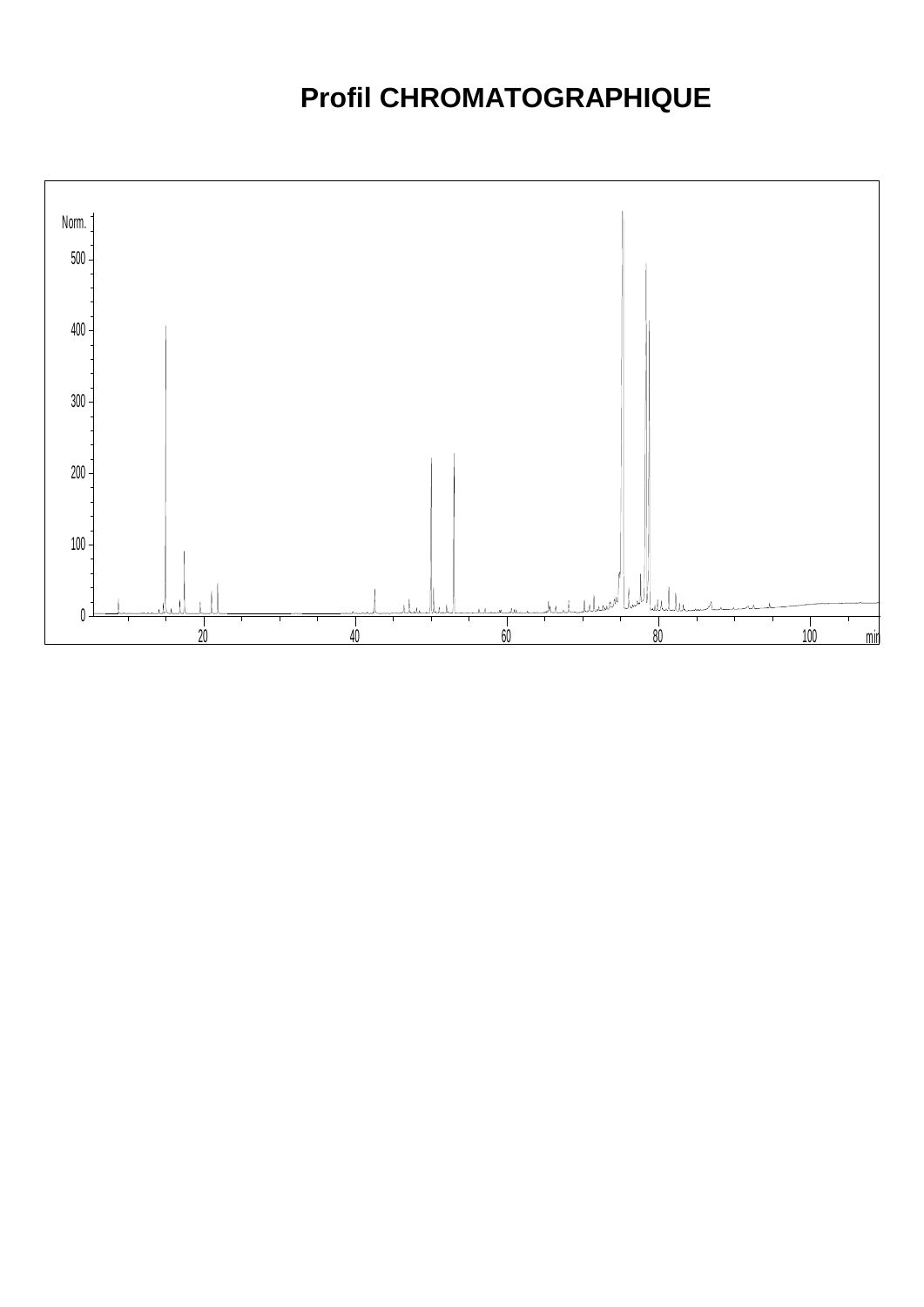## Tableau de résultats 1: CURCUMA BIO LOT OF38333

| <b>Pics</b>     | Temps de  | Constituants                        | $\frac{0}{0}$ |
|-----------------|-----------|-------------------------------------|---------------|
|                 | rétention |                                     |               |
| $\mathbf{1}$    | 4,8       | <b>ACETONE</b>                      | 0,02          |
| $\overline{2}$  | 8,7       | $\alpha$ -PINENE                    | 0,20          |
| 3               | 8,8       | $\alpha$ -THUYENE                   | 0,02          |
| $\overline{4}$  | 9,5       | $\beta$ -FENCHENE                   | 0,02          |
| 5               | 10,0      | $\alpha$ -FENCHENE                  | 0,01          |
| $6\phantom{1}6$ | 10,4      | <b>CAMPHENE</b>                     | 0,01          |
| $\overline{7}$  | 11,8      | <b>TERPENE ISOMERE</b>              | 0,01          |
| 8               | 12,1      | $\beta$ -PINENE                     | 0,02          |
| 9               | 12,7      | <b>SABINENE</b>                     | 0,02          |
| 10              | 13,1      | Δ2-CARENE                           | 0,01          |
| 11              | 14,1      | ∆3-CARENE                           | 0,09          |
| 12              | 14,7      | β-MYRCENE                           | 0,20          |
| 13              | 15,0      | $\alpha$ -PHELLANDRENE              | 5,74          |
| 14              | 15,8      | $\alpha$ -TERPINENE                 | 0,09          |
| 15              | 16,8      | <b>LIMONENE</b>                     | 0,28          |
| 16              | 17,4      | 1,8-CINEOLE + $\beta$ -PHELLANDRENE | 1,24          |
| 17              | 19,3      | $Cis-\beta$ -OCIMENE                | 0,01          |
| 18              | 19,6      | $\gamma$ -TERPINENE                 | 0,23          |
| 19              | 19,8      | $Trans-\beta-OCIMENE$               | 0,01          |
| 20              | 21,0      | p-CYMENE                            | 0,45          |
| 21              | 21,8      | <b>TERPINOLENE</b>                  | 0,60          |
| 22              | 32,1      | <b>SESQUITERPENE</b>                | 0,01          |
| 23              | 38,3      | <b>SESQUITERPENE</b>                | 0,01          |
| 24              | 35,2      | <b>LINALOL</b>                      | 0,01          |
| 25              | 39,6      | $\alpha$ -ZINGIBERENE               | 0,05          |
| 26              | 40,1      | <b>SESQUITERPENE</b>                | 0,01          |
| 27              | 40,9      | <b>TERPINENE ISOMERE</b>            | 0,02          |
| 28              | 41,4      | <b>SESQUITERPENE</b>                | 0,01          |
| $\overline{29}$ | 41,6      | $\alpha$ , cis-BERGAMOTENE          | 0,03          |
| 30              | 42,4      | $\beta$ -ELEMENE                    | 0,03          |
| 31              | 42,5      | <b>TERPINENE-4-OL</b>               | 0,04          |
| 32              | 42,6      | β-CARYOPHYLLENE                     | 0,59          |
| 33              | 45,2      | <b>CURCUMENE ISOMER</b>             | 0,01          |
| 34              | 45,4      | $\alpha$ -ACORADIENE                | 0,01          |
| 35              | 45,9      | <b>FARNESENE ISOMERE</b>            | 0,01          |
| 36              | 46,2      | $\alpha$ -HUMULENE                  | 0,03          |
| 37              | 46,4      | E-B-FARNESENE                       | 0,23          |
| 38              | 47,1      | SESQUITERPENE POLYENIQUE Mw=202     | 0,35          |
| 39              | 47,3      | <b>CURCUMENE ISOMER</b>             | 0,03          |
| 40              | 47,8      | $Z$ - $\beta$ -FARNESENE            | 0,05          |
| 41              | 48,1      | $\gamma$ -CURCUMENE                 | 0,14          |
| 42              | 48,5      | $\alpha$ -TERPINEOL                 | 0,07          |
| 43              | 49,3      | <b>SESQUITERPENE</b>                | 0,02          |
| 44              | 50,0      | $\alpha$ -ZINGIBERENE               | 4,21          |
| 45              | 50,3      | <b>B-BISABOLENE</b>                 | 0,56          |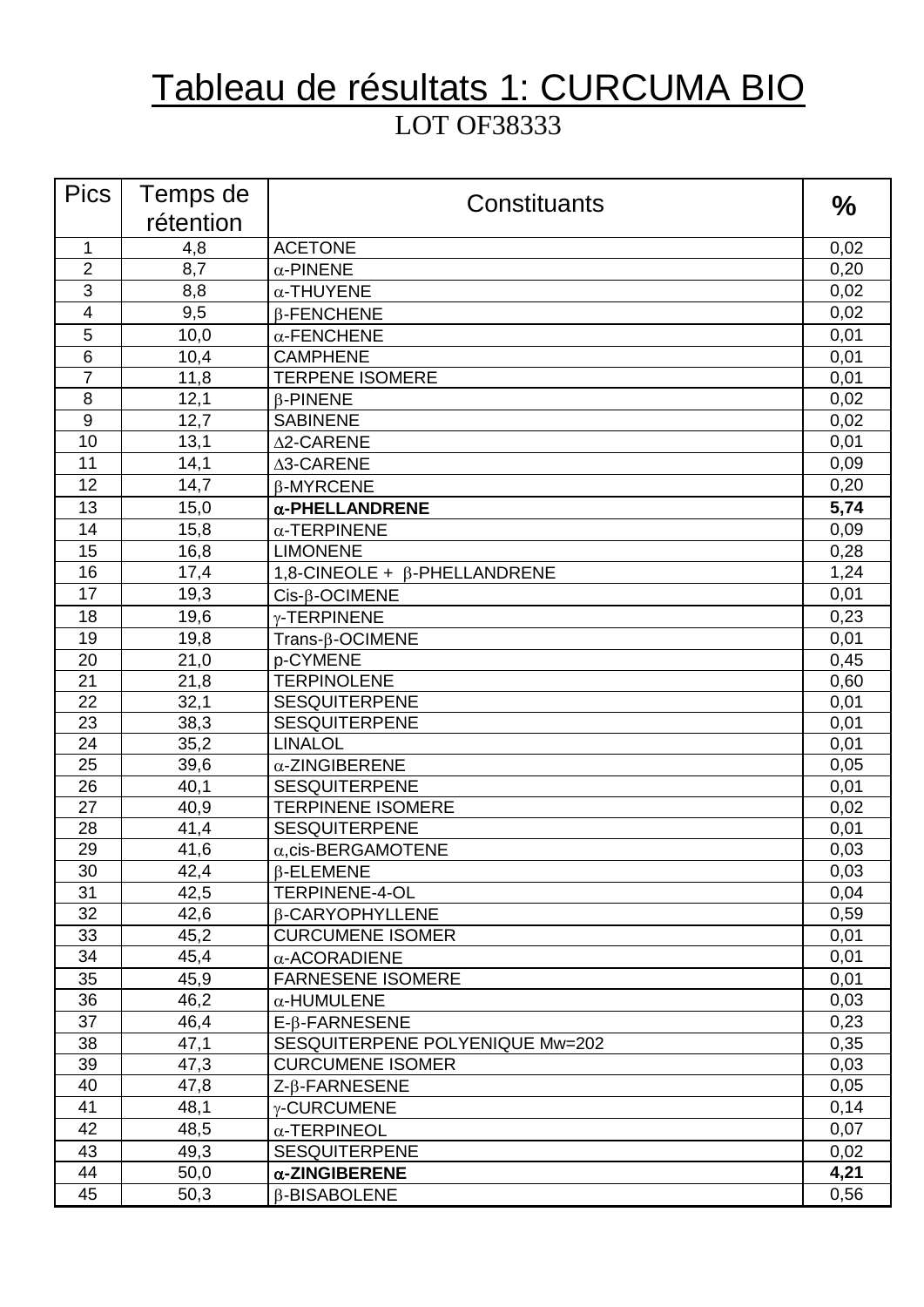## Tableau de résultats 2 : CURCUMA BIO LOT OF38333

| <b>Pics</b>     | Temps de  | Constituants                            | $\frac{0}{0}$ |
|-----------------|-----------|-----------------------------------------|---------------|
|                 | rétention |                                         |               |
| 46              | 50,6      | <b>SESQUITERPENE</b>                    | 0,06          |
| 47              | 51,1      | <b>B-CURCUMENE</b>                      | 0,14          |
| 48              | 51,4      | <b>SESQUITERPENE</b>                    | 0,02          |
| 49              | 51,6      | <b>SESQUITERPENE</b>                    | 0,02          |
| 50              | 52,0      | $\alpha$ -FARNESENE                     | 0,21          |
| 51              | 52,2      | <b>SESQUITERPENE</b>                    | 0,04          |
| 52              | 52,6      | <b>SESQUITERPENE</b>                    | 0,02          |
| 53              | 53,0      | <b>B-SESQUIPHELLANDRENE</b>             | 3,11          |
| 54              | 53,1      | $\alpha$ -CURCUMENE                     | 1,10          |
| 55              | 53,9      | SESQUITERPENE POLYENIQUE Mw=202         | 0,02          |
| 56              | 54,8      | SESQUITERPENE POLYENIQUE Mw=202         | 0,01          |
| 57              | 55,5      | SESQUITERPENE POLYENIQUE Mw=202         | 0,01          |
| 58              | 57,1      | SESQUITERPENE POLYENIQUE Mw=202         | 0,11          |
| 59              | 57,1      | <b>COMPOSE METHOXYPHENOLIQUE Mw=178</b> | 0,11          |
| 60              | 57,9      | EPOXYDE SESQUITERPENIQUE                | 0,03          |
| 61              | 59,0      | METHYL PHENYL PENTANONE ISOMERE Mw=176  | 0,07          |
| 62              | 59,2      | <b>DEHYDROCURCUMENE</b>                 | 0,07          |
| 63              | 60,4      | <b>COMPOSE AROMATIQUE Mw=178</b>        | 0,03          |
| 64              | 60,6      | METHYL PHENYL PENTANONE ISOMERE Mw=176  | 0,11          |
| 65              | 60,9      | <b>COMPOSE AROMATIQUE Mw=200</b>        | 0,08          |
| 66              | 61,2      | <b>COMPOSE AROMATIQUE Mw=200</b>        | 0,08          |
| 67              | 62,7      | <b>SESQUITERPENOL</b>                   | 0,05          |
| 68              | 65,3      | <b>SESQUITERPENOL</b>                   | 0,05          |
| 69              | 65,5      | EPOXYDE SESQUITERPENIQUE                | 0,32          |
| 70              | 65,6      | EPOXYDE SESQUITERPENIQUE                | 0,17          |
| $\overline{71}$ | 66,5      | SESQUITERPENOL                          | 0,23          |
| 72              | 67,3      | EPOXYDE SESQUITERPENIQUE                | 0,03          |
| 73              | 67,4      | EPOXYDE SESQUITERPENIQUE                | 0,07          |
| 74              | 68,1      | <b>COMPOSE CURCUMENIQUE Mw=218</b>      | 0,33          |
| $\overline{75}$ | 70,2      | HYDRATE DE 7-epi-SESQUISABINENE         | 0,31          |
| 76              | 70,9      | β-SESQUIPHELLANDROL                     | 0,29          |
| 77              | 71,5      | SESQUIPHELLANDROL ISOMERE               | 0,41          |
| 78              | 71,9      | <b>CURCUPHENOL Mw=218</b>               | 0,04          |
| 79              | 72,1      | COMPOSE Mw=218                          | 0,09          |
| 80              | 72,6      | <b>THYMOL</b>                           | 0,13          |
| 81              | 72,9      | SESQUITERPENOL                          | 0,06          |
| 82              | 73,2      | <b>SESQUITERPENOL</b>                   | 0,07          |
| 83              | 73,5      | <b>DEHYDROCURCUMENE</b>                 | 0,33          |
| 84              | 74,1      | <b>SESQUITERPENOL</b>                   | 0,20          |
| 85              | 74,4      | COMPOSE Mw=218                          | 0,14          |
| 86              | 74,7      | COMPOSE Mw=218                          | 1,64          |
| 87              | 75,4      | $\alpha$ -TURMERONE Mw=218              | 39,18         |
| 88              | 75,9      | COMPOSE Mw=236                          | 0,49          |
| 89              | 76,0      | CETONE CURCUMENIQUE Mw=218              | 0,64          |
| 90              | 77,6      | <b>β-TURMERONE Mw=218 (CURLONE)</b>     | 15,55         |